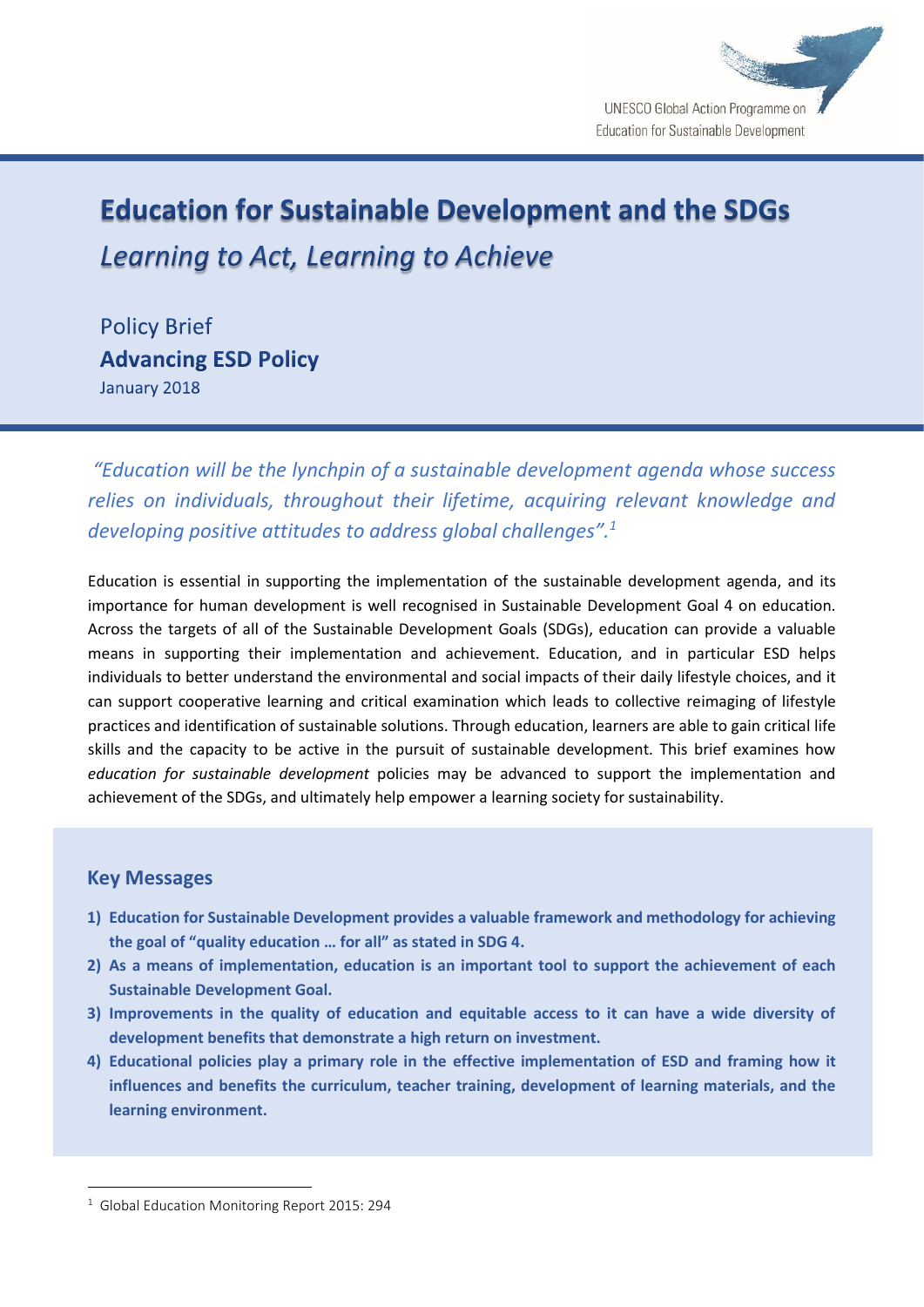#### **Learning for sustainability**

Education has a significant and vital role to play in the global effort to halt climate change and set humanity on a course for sustainable development. Thus, education policy needs to be aligned with national commitments towards contributing to the 2030 Development Agenda and the Paris Agreement. Quality education for sustainable development has the potential to support transformative learning and bring about fundamental change. In order to achieve this, countries must first consider how to develop plans and actions that will harness education as a powerful means of implementation, and ultimately reform education policy towards the advancement of sustainable development.

In order to ensure coherence, ESD policies and mandates must address several aspects of the education system. Key to framing the effective implementation of ESD is how it is addressed in the curriculum, teacher training, development of learning materials, and the learning environment. Additionally, there are four implementation modalities to address: 1) governance, accountability and partnerships; 2) effective coordination; 3) monitoring, reporting and evaluation for evidence-based policies; and 4) financing (UNESCO, 2015a). ESD policies must not only give authority for the implementation of ESD, they also need to ensure the necessary institutions, resources and capacities for its effective delivery. For example, if a country establishes a strong policy mandating ESD, but it is not supported with ESD-linked teacher training or ESD learning material development, there will be a significant shortcoming in implementation.

# **Unpacking SDG 4- Target 4.7**

**Goal 4:** Ensure inclusive and equitable quality education and promote lifelong learning opportunities for all.

# **Target 4.7 Education for sustainability and global citizenship**

by 2030 ensure all learners acquire knowledge and skills needed to promote sustainable development, including among others through education for sustainable development and sustainable lifestyles, human rights, gender equality, promotion of a culture of peace and non-violence, global citizenship, and appreciation of cultural diversity and of culture's contribution to sustainable development

#### **The role of education in SDG implementation**

The 2030 Agenda for Sustainable Development and the Sustainable Development Goals (SDGs) were adopted by the 193 Member States of the UN General Assembly on 25 September 2015. The 17 SDGs serve as *"a comprehensive, far-reaching and people-centred set of universal and transformative goals and targets"<sup>1</sup>* with the aim of achieving them globally by 2030. The magnitude of this agenda and its vision for global change towards sustainability is challenging. As the world works towards fundamental changes across the social, economic and environmental dimensions of sustainable development, a re-envisioning of sociocultural values, norms and standards must accompany this shift, as well as the development of new knowledge and skills.

Education has a long history as an international priority, and the right to education was first enshrined in the *Universal Declaration of Human Rights* in 1948. The SDGs reaffirmed the need to improve education and ensure all people are afforded a high standard of education. Education has two critical roles to play in supporting the implementation of the SDGs. First, education is addressed as a standalone goal in SDG 4 especially as a primary driver of human development. Second, education is also understood as a highly effective means of implementation across all of the Goals by serving as a vehicle to raise awareness, increase knowledge, and develop capacity of actors around the world to play active roles in the work of the 2030 Development Agenda. Improvements to the quality of education can catalyse the transformative learning needed for realising a sustainable future for all.

### **Education and human development**

Education is championed as a vehicle for human development, and this is well supported by evidence showing that increased educational attainment has positive correlations with poverty reduction, economic growth, health improvements and reductions in child mortality rates (Lochner, 2010; Mattos, MacKinnon, & Boorse, 2012; Polacheck, 2007). At an individual level, each additional year of schooling strengthens individual earning potential by an average of 10% (Polacheck, 2007). At a national level, an increase in average school attainment by one year has a demonstrated correlation to a 0.58% increase in national GDP per capita growth rates (Hanushek & Woessmann, 2008).

Improving the quality of education can provide an even more significant boost to economic growth than simply increasing attainment.

*"For countries and communities that embrace the need to bring quality education to all, the benefits are enormous"* **(UNESCO, 2015a: 2).**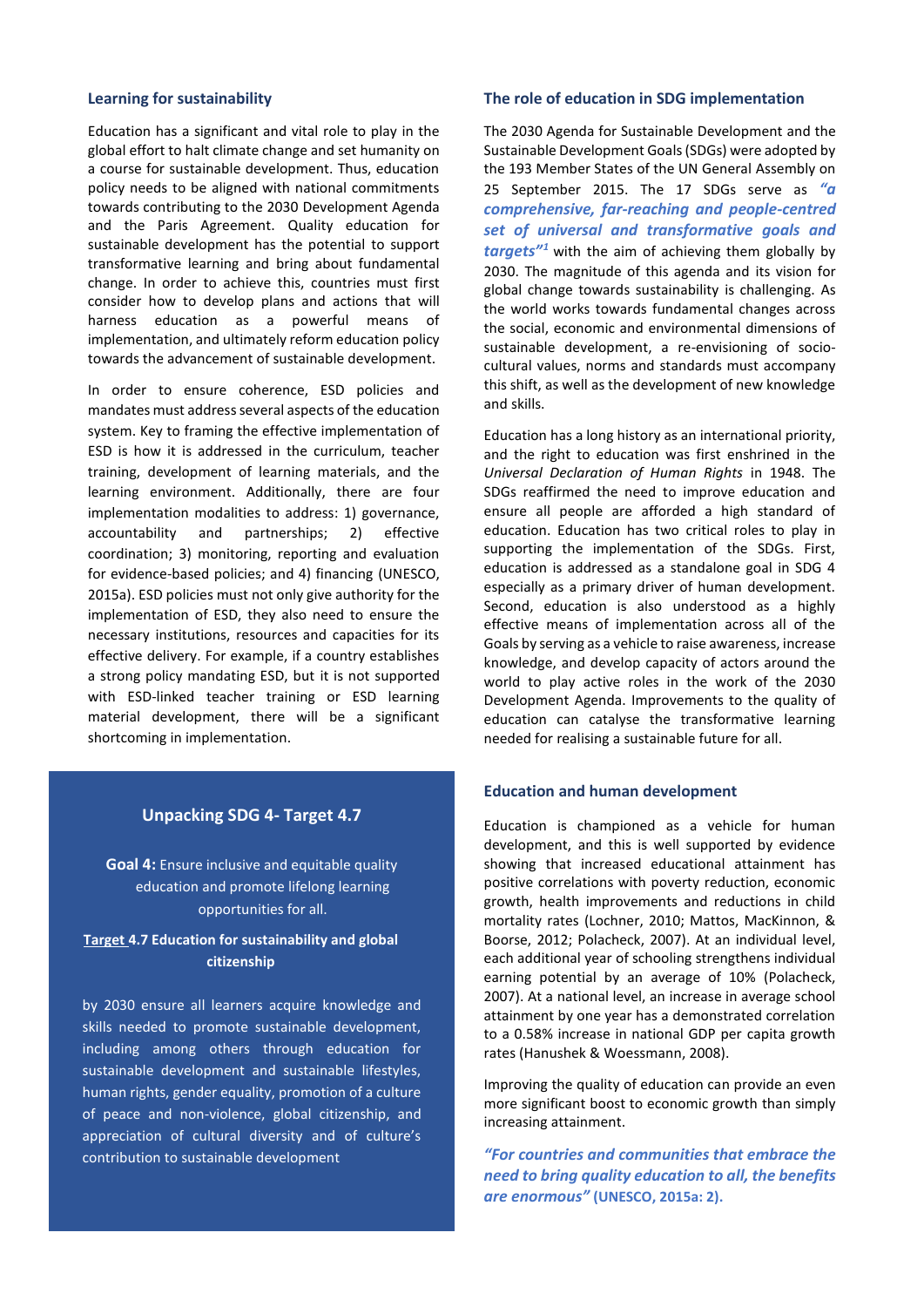The development benefits that education supports are most notable in those countries where achievement is most lacking. One study estimated that a 12% reduction in global poverty could be achieved merely by ensuring that all children in low-income countries leave school with basic reading skills – this is the equivalent of lifting 171 million people out of poverty (EFA Global Monitoring Report, 2011: 8). Furthermore, education is linked to improvements in civic participation, engagement in decision-making processes, greater political stability and reduction in civil war (Center for Global Development, 2006; Collier & Sambanis, 2005).

## **Education and sustainable development**

In addition, education is an important means of implementation for sustainable development. It helps harmonize the tensions between economic, social and environmental development and integrate them into a single concept and pursuit. ESD can thus help address the fact that as countries achieve higher levels of education, they not only experience economic growth but also rapid increase in resource and energy usage. In order to do so, however, education must be viewed as a cross-cutting means of implementation to strengthen achievements across many SDGs. A broader understanding of education encompassing formal, nonformal and informal structures creates a strong mechanism for supporting social learning and change.

As a social process, ESD can help engender a culture respectful to the principles of sustainable development. All forms of education play an important role in cultural and social reproduction, but ESD can provide a forwardlooking orientation in relation to the 2030 Development Agenda and the SDGs. ESD promotes reform towards quality education to enhance students' lifelong learning, critical reflexivity, cooperative learning relationships, and holistic interpretations of knowledge.

*"Quality education is about what and how people learn, its relevance to today's world and global challenges, and its influence on people's choices. Many now agree, quality education for sustainable development reinforces people's sense of responsibility as global citizens and better prepares them for the world they will inherit"* **(UNESCO 2014: 28).**

## **ESD advancing quality education**

ESD addresses important thematic topics such as climate change and sustainable consumption, but it also advances value and skill-based learning. Applying action-oriented and problem-based learning, ESD supports the critical examination of practices and behaviours. This aims for learners to achieve sustainable living through practical, daily actions and develop their capacities to become effective agents of social change.

Both literature and practice now underscore the value of quality education on people's ability to live healthier, happier and more productive lives in a sustainable manner. No other development goal provides greater return on investment. Quality education outcomes have higher influence on economic growth than school enrolment rates, and improving quality can be more cost effective as it depends on systematic knowledge investments more than new resource allocation. Quality education for sustainable development supports higher order learning thus strengthening competencies to analyse, synthesise and evaluate complex information in decision-making, planning and problem solving (Ofei-Manu & Didham, 2014).

*"Across all levels and types of education – formal, non-formal, informal – ESD is also helping to advance the change in teaching and learning processes, bringing in approaches that 'stimulate pupils to ask questions, analyse, think critically and make decisions,' that are cooperative rather than competitive and that are more studentcentred"* **(UNESCO 2014: 65).**

# **What is ESD?**

ESD empowers learners to take informed decisions and responsible actions for environmental integrity, economic viability and a just society, for present and future generations, while respecting cultural diversity. It is about lifelong learning, and is an integral part of quality education. ESD is holistic and transformational education, which addresses learning content and outcomes, pedagogy and the learning environment. It achieves its purpose by transforming society.

**Learning content**: Integrating critical issues, such as climate change, biodiversity, disaster risk reduction (DRR), and sustainable consumption and production (SCP), into the curriculum.

**Pedagogy and learning environments**: Designing teaching and learning in an interactive, learnercentered way that enables exploratory, action oriented and transformative learning.

**Societal transformation**: Empowering learners of any age, in any education setting, to transform themselves and the society they live in.

**Learning outcomes**: Stimulating learning and promoting core competencies, such as critical and systemic thinking, collaborative decision-making, and taking responsibility for present and future generations.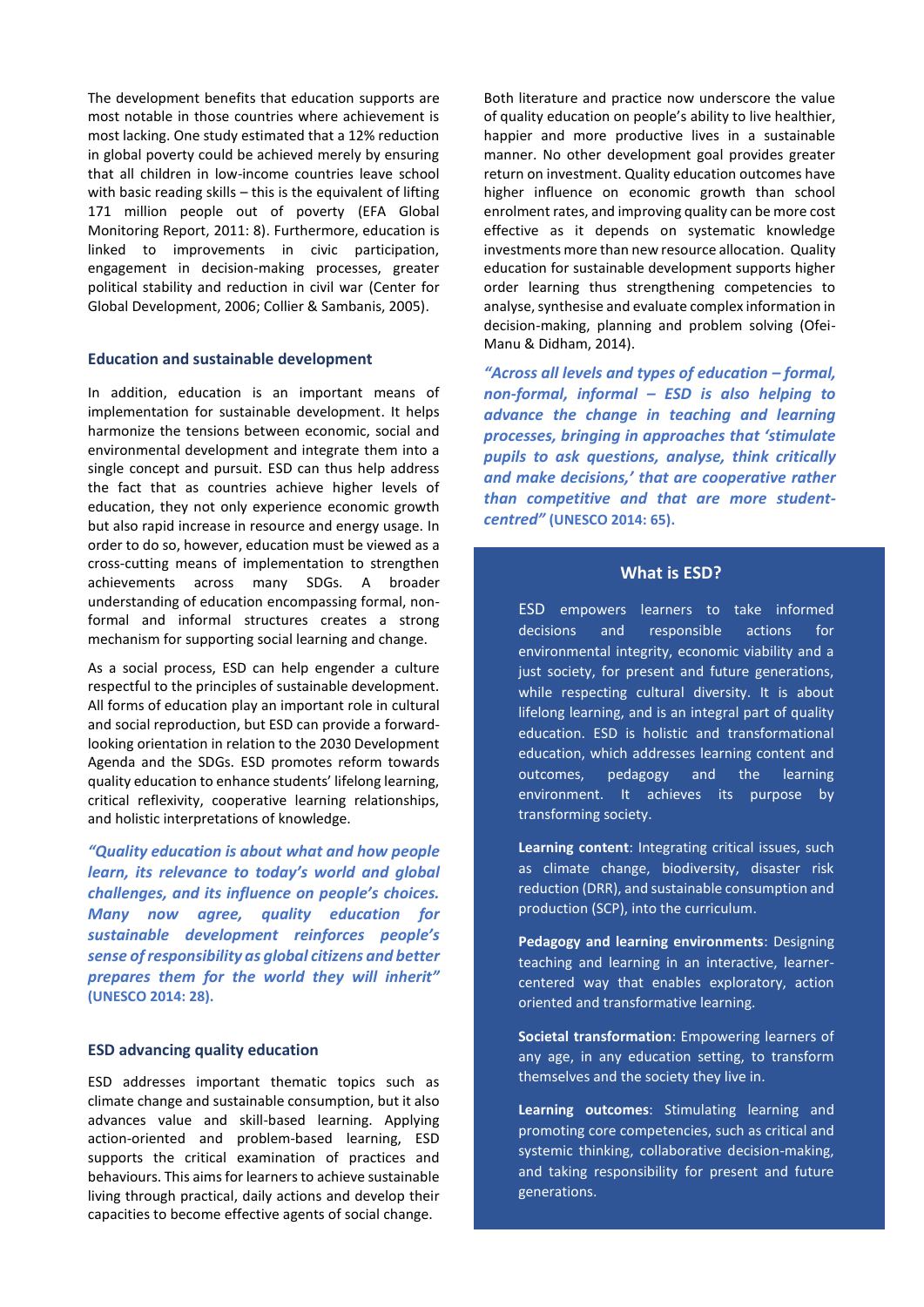In order to enable measurable improvements in learning targets and performance-based outcomes, a stronger focus on quality education that is holistic and practical solutions-based is more effective. Nevertheless, in countries where enrolment rates are still a concern, the pursuit of quantitative improvements alongside qualitative improvements remains essential.

Qualitative reform of education requires progressive and dynamic curricula and the establishment of effective learning spaces that support collaborative and experiential learning. This employs a comprehensive approach to educational improvements with respect to learning content, the approach for knowledge and skill transfer, the status of learning environments and the context in which learning takes place.

#### **Education integrated across the SDGs**

The Global Action Programme on ESD identifies two parallel objectives for ESD defined as 1) integrating sustainable development into education, and 2) integrating education into sustainable development (UNESCO, 2014).

For the 'integration of education into sustainable development', the value and benefits that education bring to the achievement of the other SDGs needs to be more clearly elaborated and galvanised. This requires an understanding of education that extends beyond the boundaries of formal education institutions, and expands the opportunities for life-long learning, continuing professional development, and communitybased/social learning. An appreciation of education as a 'strategic development investment' is also required.

Education can be advanced to support sustainable development at multiple levels. Clarifying a framework for ESD that jointly demonstrates its role in: 1) developing the capacities required to achieve the SDGs, and 2) advancing the quality of educational practice through improved pedagogies and practical-relevance of learning, would clarify the important roles for ESD both within SDG 4 and across all of the SDGs. Subsequently, national governments can respond to these international agendas through appropriately contextualising them in national policies and strategies, thus allowing ESD's roles to be more clearly elaborated and integrated in national sustainable development strategies, national education plans, and education curricula. Integration of a quality education for sustainable development perspective into implementation processes and monitoring and evaluation frameworks will further strengthen the execution of these recommendations.



## **Education Targets and Indicators across the SDGs**

#### **SDG 3 – Health and Well-being**

Target 3.7: By 2030, ensure universal access to sexual and reproductive health-care services, including for family planning, information and education, and the integration of reproductive health into national strategies and programmes.

#### **SDG 5 – Gender Equality**

Global Indicator: Number of countries with laws and regulations that guarantee women aged 15-49 years across to sexual and reproductive health care, information and education.

#### **SDG 8 – Decent Work and Economic Growth**

Target 8.6: By 2020, substantially reduce the proportion of youth not in employment, education or training.

#### **SDG 12 – Responsible Consumption & Production**

Target 12.8: By 2030, ensure that people everywhere have the relevant information and awareness for sustainable development and lifestyles in harmony with nature.

#### **SDG 13 – Climate Change Mitigation**

Target 13.3: Improve education, awareness raising and human and institutional capacity on climate change mitigation, adaptation, impact reduction and early warning.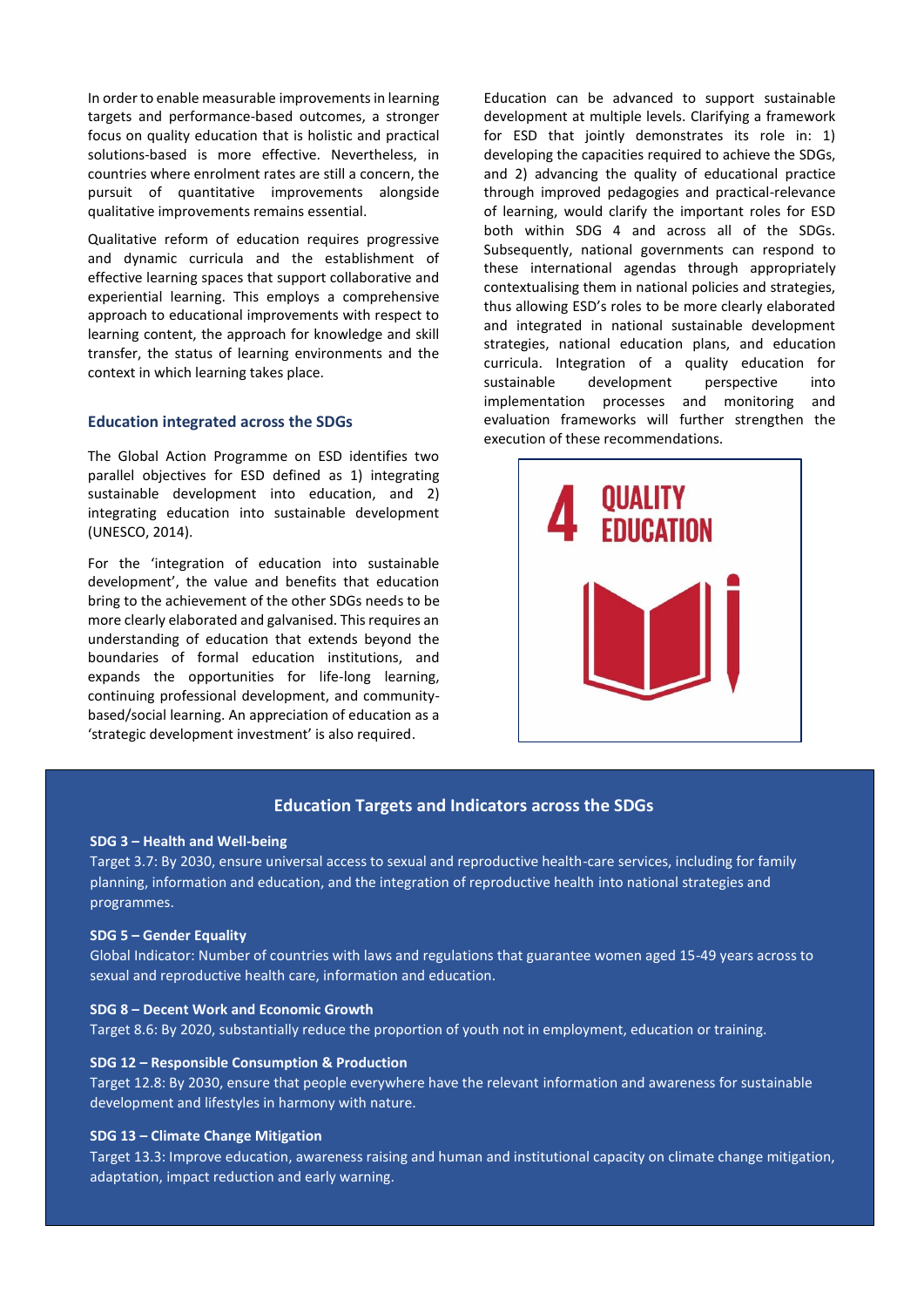# **Recommendations for Advancing ESD Policies**

- SDG 4 may be recognized as offering the potential for countries to galvanize ESD as a stimulus for a larger qualitative turn in educational reform and advancement.
- The promotion of ESD, especially as a vehicle for the advancement of the quality and relevance of education, depends on clearly defined strategies and policies formulated in a holistic and integrated manner to carry out systematic and unified improvements.
- The overall efficacy of ESD depends on various aspects including reforming educational systems, strengthening curriculums, innovating pedagogies and teacher training, transforming learning environments, building diverse partnerships, and creating local learning opportunities.
- Ensuring flexibility in the curriculum allows for more opportunities to align teaching with real-world issues, increases the practical relevance of learning, and promotes effectiveness of ESD implementation with stakeholder involvement.
- Eight overarching competencies for sustainability are identified, and these can be used 1) to frame the core goals of the curriculum including progressive learning objectives, and 2) to coordinate both disciplinary and interdisciplinary aspects of the curriculum. The eight sustainability competencies are:
	- Systems thinking competency,
	- Anticipatory competency,
	- Normative competency,
	- Strategic competency,
	- Collaboration competency,
	- Critical thinking competency,
	- Self-awareness competency, and
	- Integrated problem-solving competency (UNESCO, 2017).
- Education practice should be framed around using progressive pedagogies and cooperative learning approaches with specific focus on student-centred learning, critical reflection and problem solving. For this to be possible, teachers must be equipped with appropriate pedagogical skills and methods through both pre-service and in-service training.
- Enhanced capacities are needed among policy makers and authorities, curriculum developers, school administrators, assessment experts, and teachers as these important stakeholders hold the key to the successful development and mainstreaming of ESD curriculum.
- The supportive institutions and implementation structure of the education system must be strengthened to deliver more effectively and efficiently on these policy improvements, and key to this is the establishment of safe and effective learning environments.

# **Resource Materials**

UNESCO Global Action Programme on Education for Sustainable Development clearinghouse: <https://en.unesco.org/gap>

- 10YFP Sustainable Lifestyles and Education programme: <http://www.scpclearinghouse.org/sustainable-lifestyles-and-education>
- UNESCO. (2017). *Education for Sustainable Development Goals: Learning Objectives.* Paris: UNESCO. <http://unesdoc.unesco.org/images/0024/002474/247444e.pdf>
- UNESCO. (2015). *Education 2030: Incheon Declaration and Framework for the implementation of Sustainable Development Goal 4*. Paris: UNESCO.

<http://unesdoc.unesco.org/images/0024/002456/245656E.pdf>

- Educated a Child. (2016). *Education and the SDGs*. occasional paper #2; Doha: Education Above All (EAA). <http://educationaboveall.org/uploads/library/file/2a8e15847d.pdf>
- Ofei-Manu, P., & Didham, R. J. (2014). *Quality Education for Sustainable Development: A priority in achieving sustainability and well-being for all.* Policy Brief, No. 28; Hayama, Japan: Institute for Global Environmental Strategies (IGES).

<https://pub.iges.or.jp/pub/quality-education-sustainable-development>